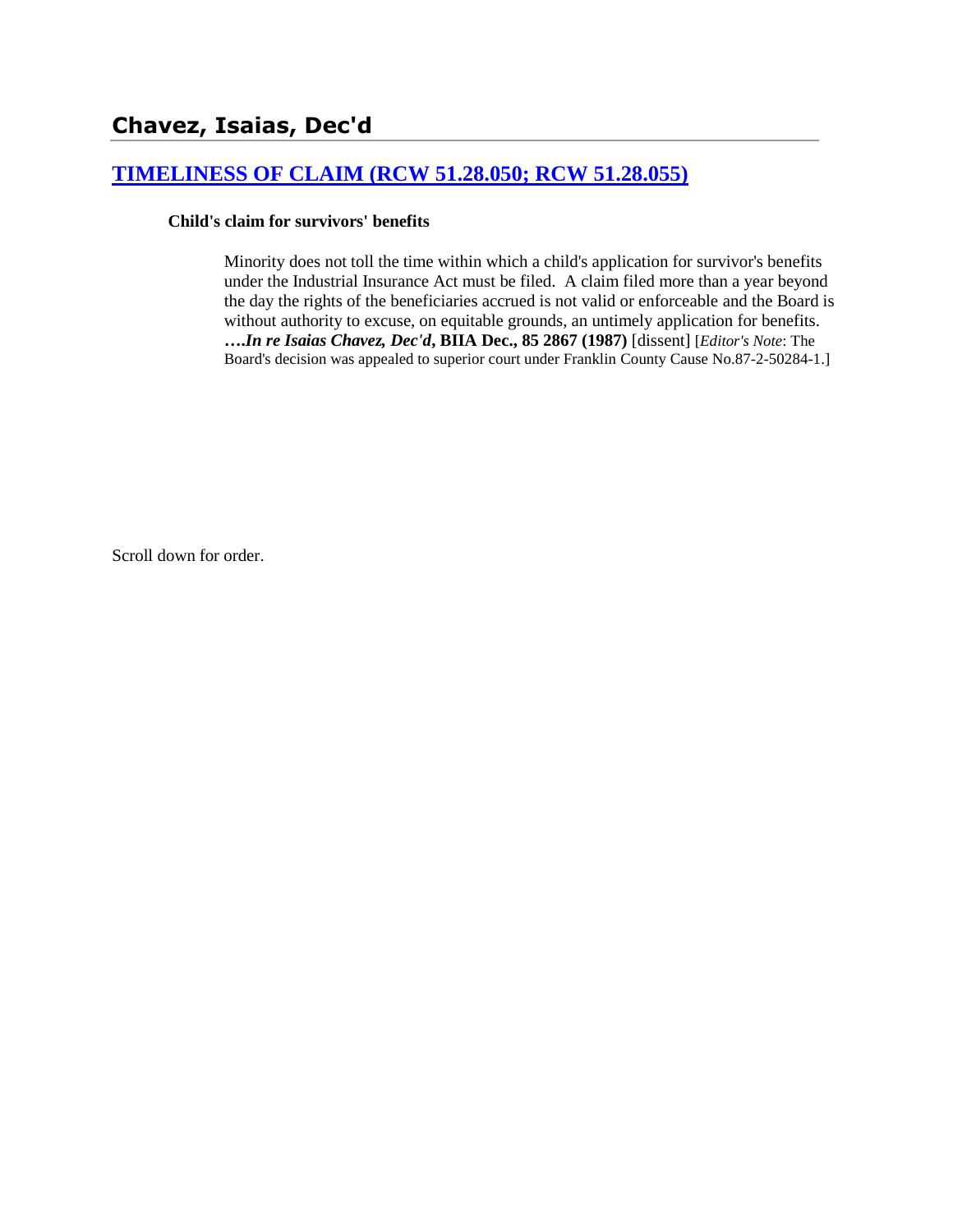#### **BEFORE THE BOARD OF INDUSTRIAL INSURANCE APPEALS STATE OF WASHINGTON**

**)**

**IN RE: ISAIAS CHAVEZ, DEC'D ) DOCKET NO. 852867**

**CLAIM NO. J-604442 ) DECISION AND ORDER**

APPEARANCES:

Petitioners, Reynalda Arceo, Nora Chavez and Veronica Chavez, by Charles H. Barr, Attorney at Law

Employer, Desert Canyon Ranch **None** 

Department of Labor and Industries, by The Attorney General, per Lesley A. Allan, Assistant

This is an appeal filed by the petitioners, survivors of the deceased worker Isaias Chavez, on November 27, 1985 from an order of the Department of Labor and Industries dated September 26, 1985 which adhered to an earlier order rejecting the worker's and survivors' claims for benefits on the grounds that they were not filed within one year of the date of injury or within one year of the worker's death. **SUSTAINED**.

# **DECISION**

Pursuant to RCW 51.52.104 and RCW 51.52.106, this matter is before the Board for review and decision on a timely Petition for Review filed by the petitioners to a Proposed Decision and Order issued on December 23, 1986 in which the order of the Department dated September 26, 1985 was affirmed.

The Board has reviewed the evidentiary rulings in the record of proceedings and finds that no prejudicial error was committed and said rulings are hereby affirmed.

The issue in this appeal is whether the applications for benefits filed on behalf of the deceased worker and his survivors were timely filed as required by RCW 51.28.050. That statute provides:

> No application shall be valid or claim thereunder enforceable unless filed within one year after the day upon which the injury occurred or the rights of dependents or beneficiaries accrued . . . .

It is alleged that the deceased worker, Isaias Chavez, sustained an injury in October 1979 while in the course of his employment with Desert Canyon Ranch. It is further alleged that he died as a result of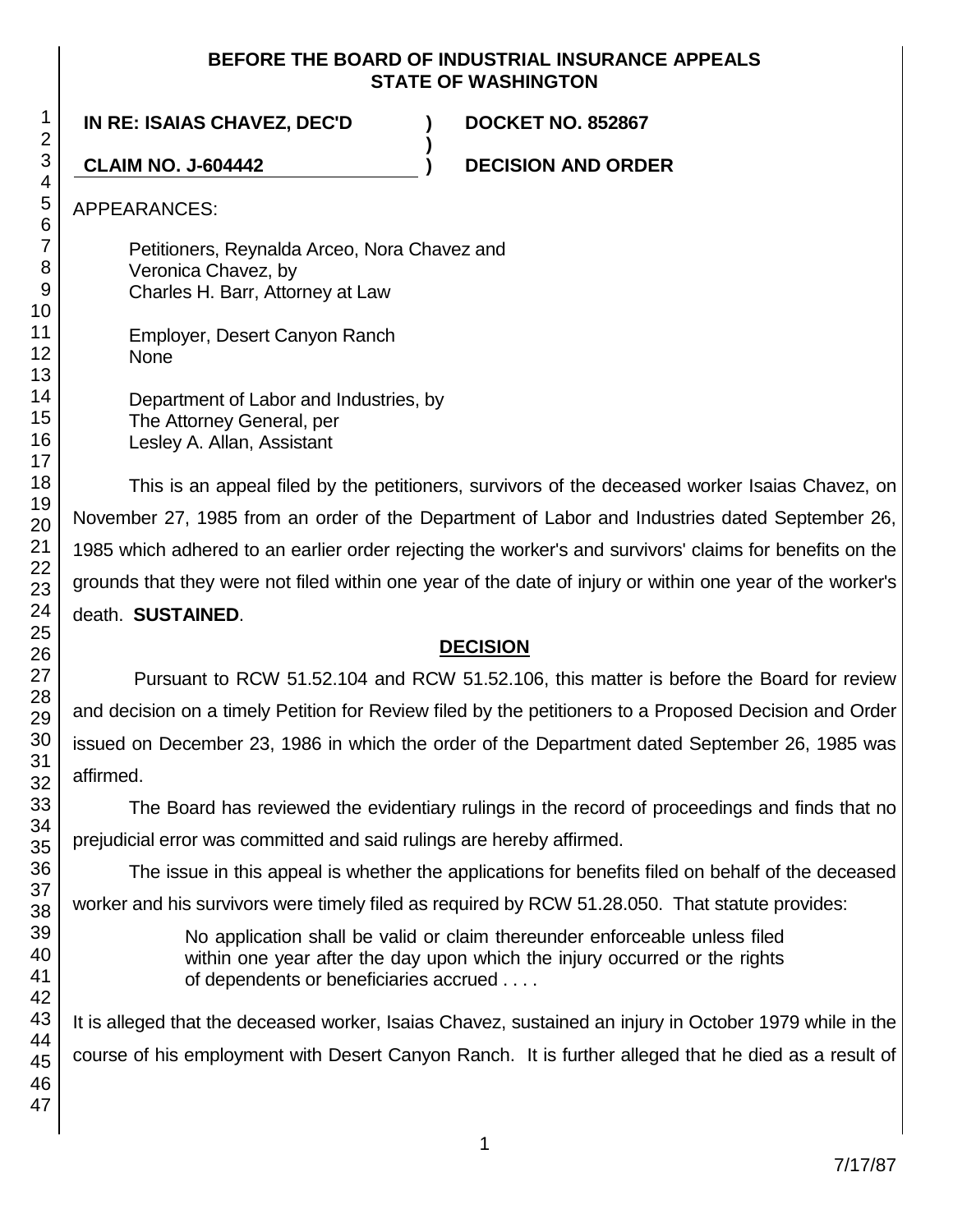this injury on September 27, 1980. Because the applications for benefits were first filed with the Department in July 1985 they were denied by the Department as untimely.

In their Petition for Review the petitioners maintain that since the worker's death was the result of a disease process the time limitations for filing a claim for occupational disease, RCW 51.28.055, should apply. Furthermore, it is their contention that the time for filing an application for benefits should be tolled in their case for a variety of reasons. Such reasons include the employer's failure to post notices advising workers of workers' compensation coverage; the employer's failure to report the injury and death to the Department of Labor and Industries; the Department's failure to enforce the posting and reporting requirements; the worker's and the petitioners' ignorance of their rights under the Industrial Insurance Act, their inability to communicate in the English language, and their residence in Mexico during the time allowed for filing the claim; and, the minority of the deceased's children, Veronica and Nora Chavez. Petitioners also contend that RCW 51.28.050 as applied to them constitutes a denial of equal protection and due process as well as an infringement upon their fundamental right to travel.

Petitioners are the "wife" and children of Isaias Chavez. Reynalda Arceo and Isaias Chavez held themselves out as husband and wife but never went through a formal marriage ceremony. It is Ms. Arceo's contention that she is the common law wife of the deceased. As the Department's brief indicates, it would not appear that Arceo and Chavez ever established a common law marriage under the law of any state, which could in turn be recognized as a valid marriage under Washington law. Nevertheless, the issue of whether Reynalda Arceo was the "wife" of Isaias Chavez, and therefore a beneficiary as defined in RCW 51.08.020, is not presently before us. We must assume, for our purposes, that she was a spouse of the deceased. There does not appear to be any dispute that Nora and Veronica are the natural children of Isaias Chavez and Reynalda Arceo. Nora Chavez was born June 2, 1978 in Pasco, Washington while Veronica Chavez was born August 27, 1980 in Mexico.

In October 1979 Isaias Chavez was employed as an agricultural laborer for Desert Canyon Ranch, which was owned and operated by Alan Fielding. On some date during that month it appears that the deceased's left calf was pinched between a tractor and a disk. Isaias Chavez did not seek medical attention at the time nor did he complain about his injury to his employer. He did, however, have a noticeable limp. He was able to complete the harvest before returning to his home in Mexico.

In Mexico Chavez was initially treated with home remedies. He attempted to work to support his family, but his condition deteriorated and eventually, his leg was amputated. He died on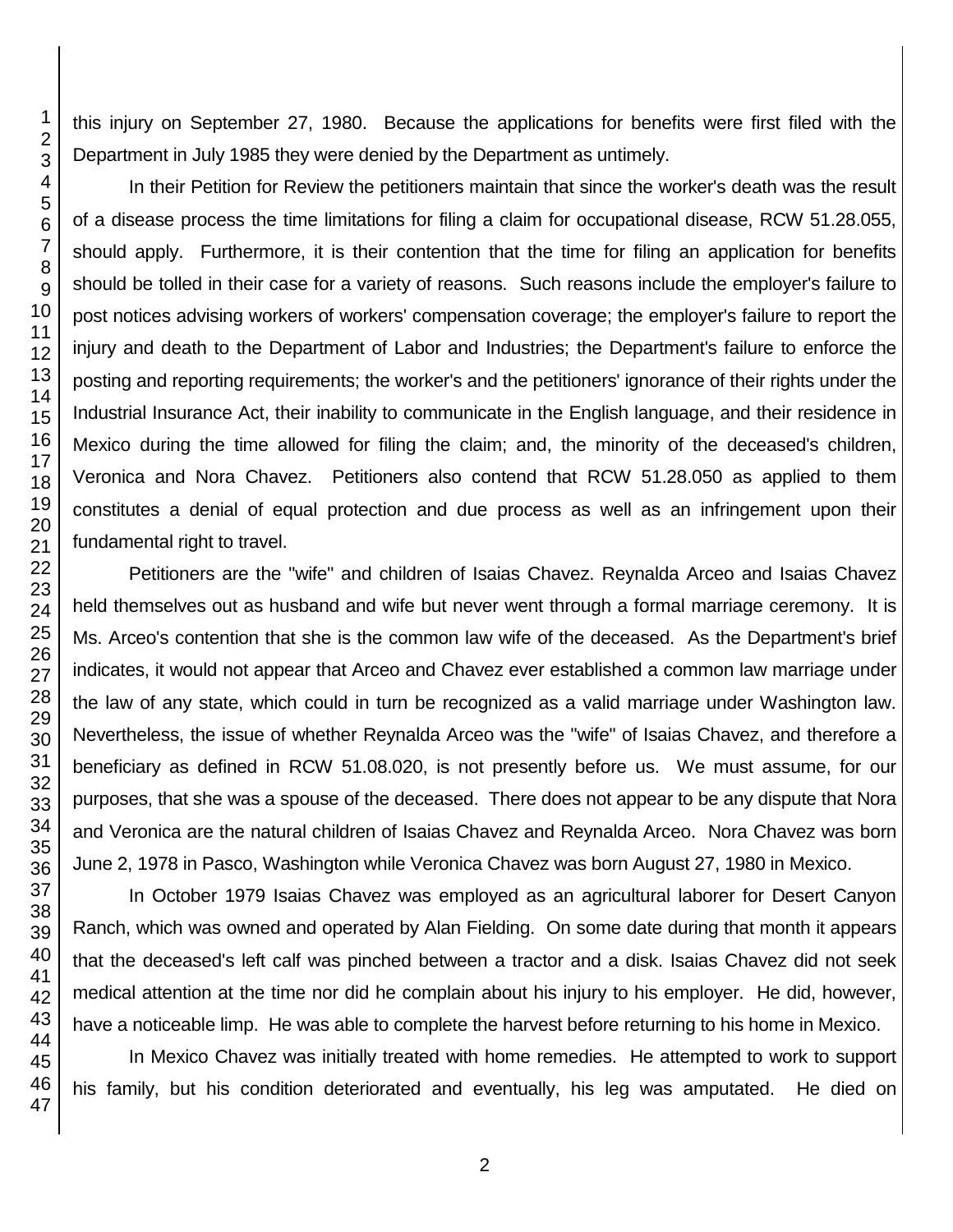September 27, 1980. The exact cause of death is not clear from the record. The Petition for Review and petitioners' brief indicate that death was the result of a gangrene infection, while the certificate of death indicates that death was the result of a tumeration in the left leg with probable metastasis. We would only note that the cause of death and the relationship of death to the injury of October 1979 are issues which are also not presently before us. For our purposes we will therefore assume that the medical evidence would establish the requisite causal relationship between Isaias Chavez's alleged injury and subsequent death.

Upon his return to Mexico in 1979, Isaias Chavez advised Reynalda Arceo of the injury which had occurred at Desert Canyon Ranch. When it finally became necessary for Chavez to seek medical attention Reynalda Arceo, on August 24, 1980, wrote to Alan Fielding attempting to describe the injury and requesting financial help to pay for Chavez's medical expenses. Fielding sent Arceo \$200.00 which Arceo later acknowledged receiving. He did not provide Arceo or Chavez with any industrial insurance claim forms and, although he learned of Chavez's death within a year of the death, he made no attempt to advise Arceo or the Chavez children of any rights they may have had under the Industrial Insurance Act. He considered the incident of October, 1979 to be fairly minor and did not believe it could have resulted in Chavez's death. Fielding, who spoke Spanish, believed that he had received Spanish language notices from the Department which were to be posted advising workers of their rights under the Industrial Insurance Act. He admitted, however, that he had not posted such notices at the job site.

Neither Isaias Chavez nor Reynalda Arceo could read or write English. Arceo testified that neither she nor Chavez were aware of their rights under the Industrial Insurance Act or the procedures for filing claims. She did testify that in 1982 a "lady from Texas" told her that she could do something so that her children could get help. She then consulted a lawyer in Pasco who advised her that she would "need a lot of proof and documentation" but did not advise her that it was too late to file a claim for workers' compensation benefits.

The timely filing of an application for benefits is a statutorily imposed jurisdictional limitation upon the right to receive compensation and upon the Department's authority to accept the claim for benefits. Wheaton v. Department of Labor and Industries, 40 Wn.2d 56, 240 P.2d 567 (1952). RCW 51.28.050 is a statute of non-claim. It does more than prescribe the time within which the right to benefits must be asserted. It imposes a limitation on the right to receive benefits. See Lane v.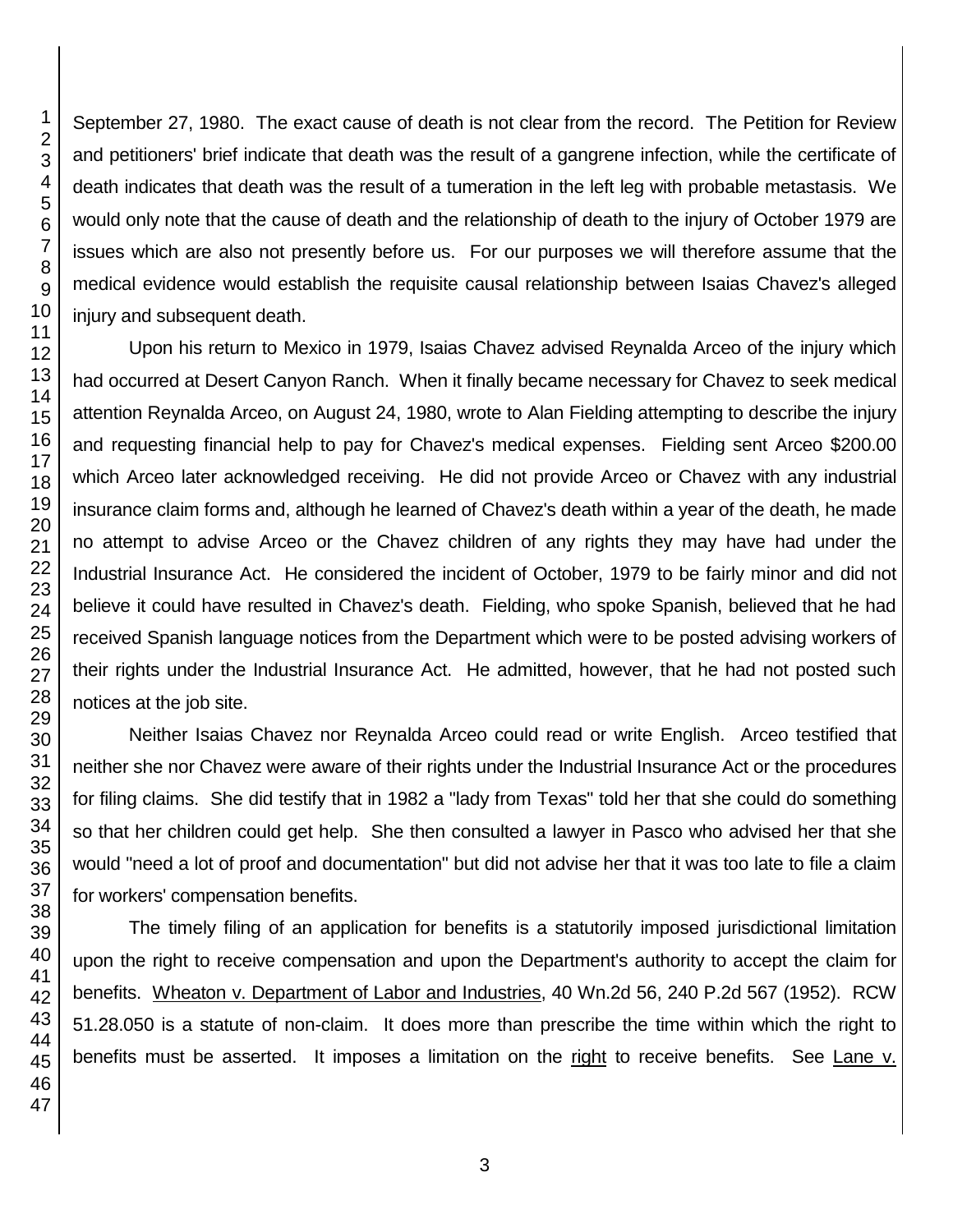Department of Labor and Industries, 21 Wn.2d 420, 425-26, 151 P.2d 440 (1944); Bellevue School District v. Brazier Construction, 103 Wn.2d 111, 691 P.2d 178 (1984).

It is clear that the employer had sufficient notice of the injury to be required to report the injury to the Department. Se RCW51.28.025. The failure of the employer to make such a report, however, does not relieve the worker or his beneficiaries of the obligation to timely file a claim. Pate v. General Electric Company, 43 Wn.2d 185, 260 P.2d 901 (1953) adhered to on rehearing, 44 Wn.2d 919, 269 P.2d 589 (1954); Wilbur v. Department of Labor and Industries, 38 Wn. App. 553, 686 P.2d 509 (1984).

The issue of whether an employer's failure to post the notices as required by RCW 51.14.100(1) will relieve a worker or his beneficiaries from the timely filing requirements of RCW 51.28.050, has never been decided by a Washington appellate court. Inasmuch as the failure of an employer to report an accident to the Department does not relieve the worker or his beneficiaries of the obligation to file a timely application for benefits, it would seem that an employer's failure to comply with the posting requirement, or the Department's failure to enforce that requirement, would also fail to remedy an untimely filing. We note that the petitioners have failed to cite either Wilbur or Pate or distinguish those cases in any way from the instant case. We therefore see no reason to find that the failure of either the employer or the Department to comply with any statutory duty should relieve the petitioners of the primary obligation to file applications for benefits.

The petitioners contend that since Isaias Chavez died of a disease the time limitations for filing a claim for occupational disease, RCW 51.28.055, should apply in lieu of the time limitations for filing a claim for injury. This contention is without merit. The worker's condition and death are alleged to be the result of a sudden and traumatic incident. The fact that this traumatic incident led to a disease process does not convert the condition into an occupational disease, a claim for which is subject to the time limitations of RCW 51.28.055 rather than the limitations contained under RCW 51.28.050.

With respect to the constitutional issues raised by the petitioners we would note that this Board cannot rule on the constitutionality of RCW 51.28.050. Bare v. Gorton, 84 Wn.2d 380, 383, 526 P.2d 379 (1974). Furthermore, we find nothing in RCW 51.28.050 which denies the worker or his beneficiaries equal protection of the laws or due process of law. Likewise, there is nothing in the requirement that a claim be filed within one year of the date of injury, or within one year of the date the rights of the beneficiaries accrued, which would constitute an infringement upon the right to travel as articulated in Macias v. Department of Labor and Industries, 100 Wn.2d 263, 668 P.2d 1278 (1983).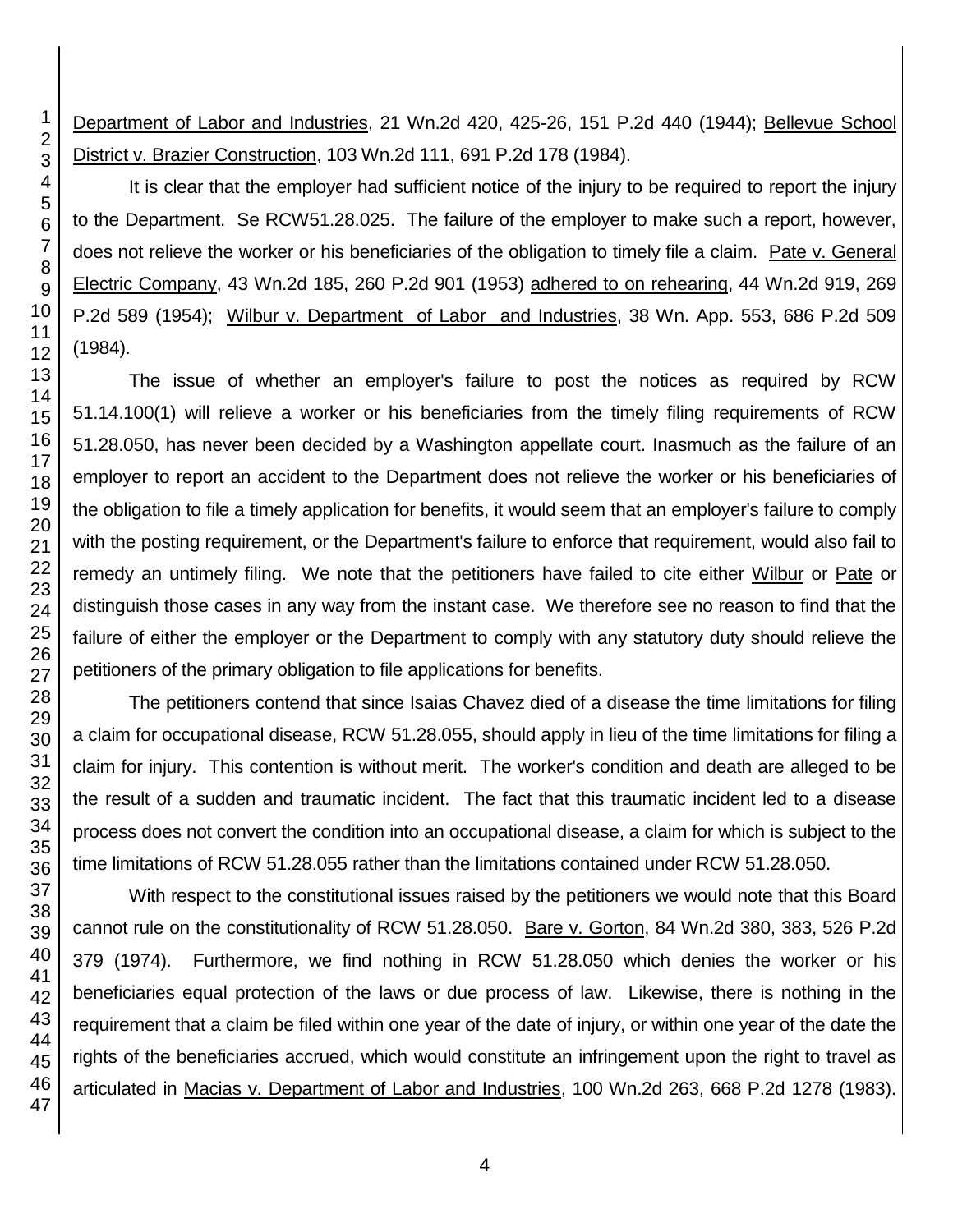The right to file a claim for benefits is not conditioned upon a worker or his beneficiaries residing in the State of Washington or any particular area thereof for any particular length of time.

The petitioners also raise an argument that the employer's failure to comply with the reporting requirements of RCW 51.28.025 or the posting requirements of RCW 51.14.100(1), and the Department's failure to enforce such statutory obligations, should estop the Department from asserting the time limitation bar. Equitable estoppel may conceivably excuse an untimely filing of a claim under RCW 51.28.050. See Wilbur, supra; Shafer v. State, 83 Wn.2d 618, 521 P.2d 736 (1974). The facts presented, however, do not support the application of that doctrine. The requisites of an equitable estoppel are: (1) an admission, statement, or act, inconsistent with the claim afterwards asserted; (2) action by the other party on the faith of such admission, statement, or act; and (3) injury to such other party arising from permitting the first party to contradict or repudiate such admission, statement, or act. Shafer, supra, at 83 Wn.2d 623. Neither the employer nor the Department made any statement upon which the worker or his beneficiaries had a reasonable right to rely and which led the worker or his beneficiaries to delay filing a timely claim. Furthermore, even if the employer's inaction or omissions could be held to have misled the worker or his beneficiaries the employer is not an agent of the Department and its actions or inactions could not be imputed to the Department.

The petitioners maintain that the failure to timely file their applications for benefits should be excused because of their ignorance of the law, their lack of education, and their lack of English language ability. In this regard they rely on Rodriguez v. Department of Labor and Industries, 85 Wn.2d 949, 540 P.2d 1359 (1975) and Ames v. Department of Labor and Industries, 176 Wash. 509, 30 P.2d 239 (1934). In Rodriguez the court held that a Spanish speaking illiterate who was unable to understand a written decision which had been communicated to him by the Department was equitably excused from strict compliance with the sixty day time limit for filing a notice of appeal pursuant to RCW 51.52.060. In Ames a worker, who at the time he received the Department's order rejecting his claim was insane, was likewise excused from filing a notice of appeal within the sixty day appeal period.

Neither Rodriguez nor Ames apply to the instant case. In both cases a claim for benefits had already been filed by the worker and the Department knew or should have known that a worker who was illiterate or non compos mentis would be unable to understand and appreciate the import of the decision which was entered. As the Department correctly points out in its brief, the instant case does not involve an untimely appeal from a Department order, but rather, an untimely application for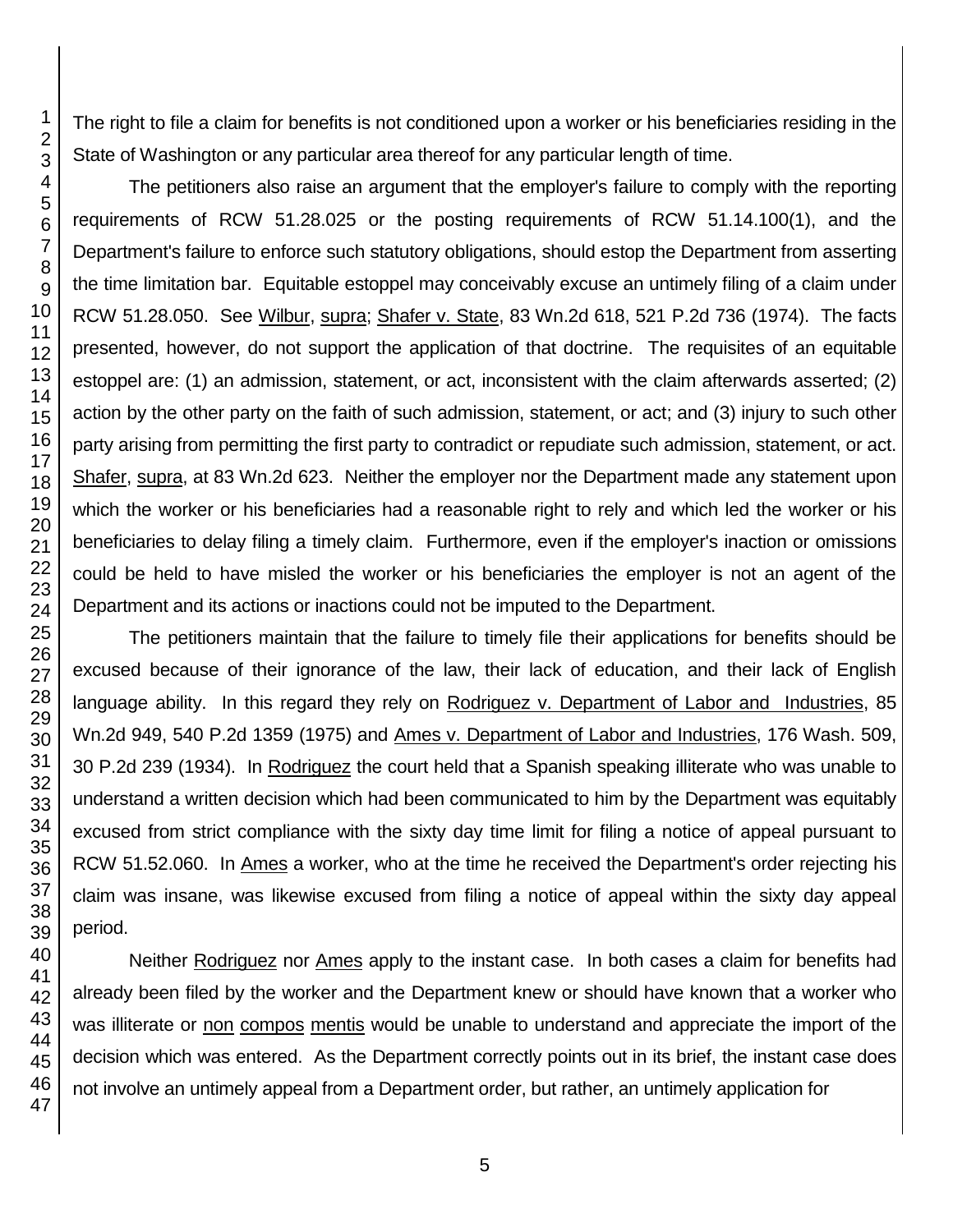benefits. The Department did not know and had no reason to know that Isaias Chavez had been injured or had died from his injury. This distinction, we think, is significant.

In essence, petitioners have requested this Board to provide equitable relief. We have repeatedly indicated, however, that this Board lacks any broad equitable powers. In re Seth E. Jackson, BIIA Dec., 61,088 (1982); In re Ronald E. Jamieson, BIIA Dec., 62,551 (1983). The Board applies the law as established by cases such as Rodriguez and Ames, not because it holds any equitable power but because it is anticipating the relief which would be granted under the principle of stare decisis upon further appeal to superior court. It is without authority to expand those doctrines to cases presenting dissimilar facts. Jamieson, supra, at 5. No authority has been brought to our attention which would allow us to find that ignorance of the law or illiteracy constitute sufficient excuses for not filing a timely claim as required by RCW 51.28.050. Under these circumstances and for the aforementioned reasons we are unable to extend the principles of Rodriguez and Ames to the facts of this case. We therefore feel compelled to sustain the Department order rejecting the claims of Isaias Chavez and Reynalda Arceo.

The claims for benefits filed on behalf of Nora and Veronica Chavez present more compelling reasons for granting relief. Nora Chavez was only two years old at the time of her father's death while Veronica Chavez was born after the alleged injury, only a month before her father's death. We would note that despite the well-established case law that strict compliance with the filing requirement of RCW 51.28.050 is required, no Washington appellate court has addressed the issue of whether a minor beneficiary can be excused from a failure to file a timely claim for benefits.

The issue of whether minority will toll the period for filing an application for benefits was discussed but not decided by this Board in In re Jackie L. Davis, Jr., Dec'd., BIIA Dec., 66,123 (1985). There we held that a claim for benefits filed on behalf of the children of a prior marriage was timely even though filed more than one year after the deceased worker's death. However, in Davis an application for benefits had been timely filed on behalf of the children of a subsequent marriage within the one year time period. We held that RCW 51.28.040, permitting the Department to increase or rearrange compensation where a change of circumstances had occurred, gave the Department continuing jurisdiction to "rearrange" the compensation and pay benefits to the children of the prior marriage. In the present case no application was ever filed within the time allowed by RCW 51.28.050.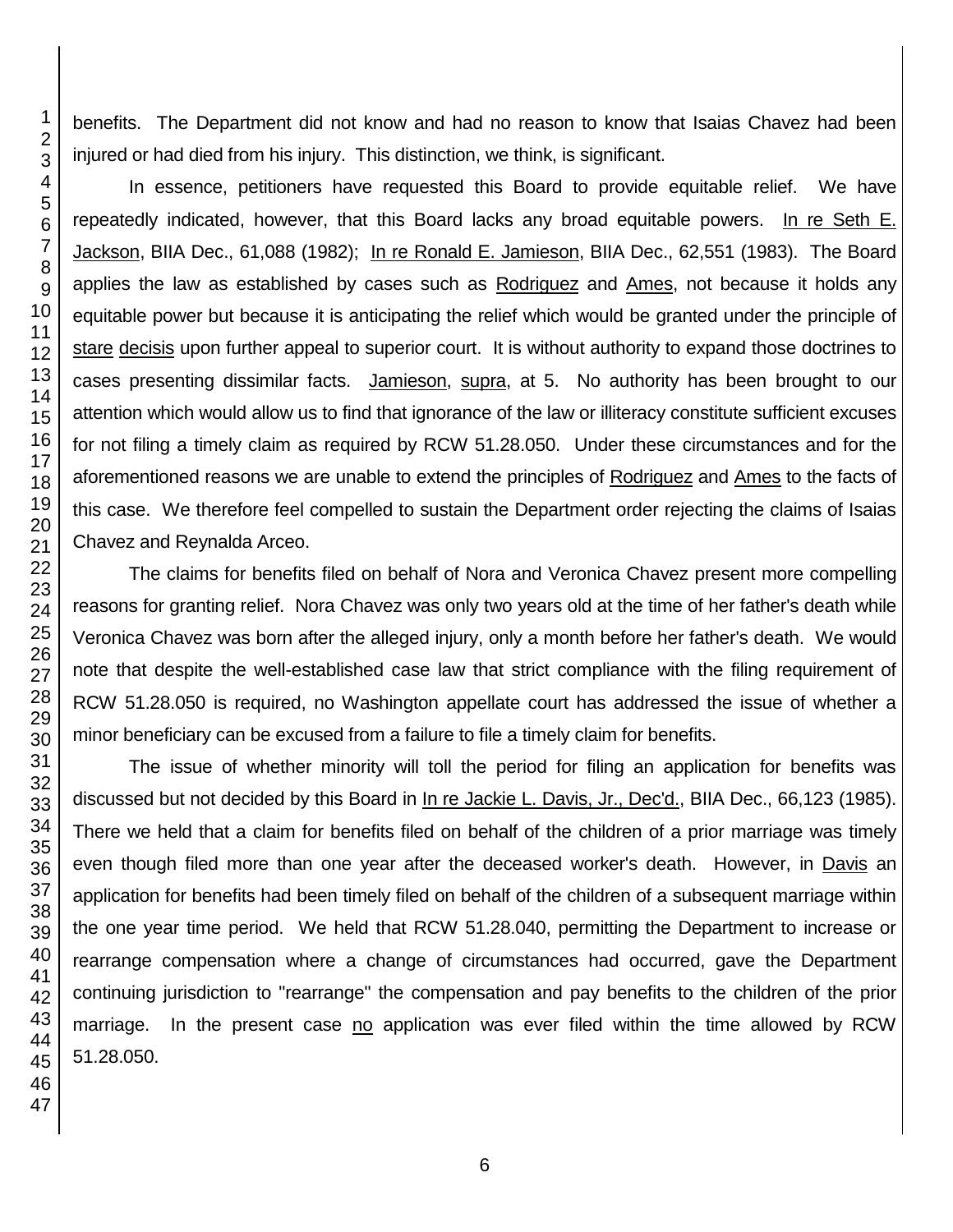Petitioners maintain that the Board should apply the tolling provisions of RCW 4.16.190 in order to find that the claims of the Chavez children are timely. That statute provides:

> If a person entitled to bring an action mentioned in this chapter, except for a penalty or forfeiture, or against a sheriff or other officer, for an escape, be at the time the cause of action accrued either under the age of eighteen years, or incompetent or disabled to such a degree that he or she cannot understand the nature of the proceedings, such incompetency or disability as determined according to Chapter 11.88 RCW, or imprisoned on a criminal charge, or in execution under the sentence of a court for a term less than his natural life, the time of such disability shall not be a part of the time limited for the commencement of action. (Emphasis added)

The weakness in petitioners' argument is that RCW 4.16.190, although indicative of this state's general policy in favor of protecting persons under a mental or legal disability, applies only to the civil causes of action mentioned in Chapter 4, RCW. It does not apply to special statutory proceedings or rights such as those which accrue under Chapter 51, RCW. Ames, supra, 176 Wash. at 512-513. Recently, we did rely, in part, on the policy expressed by RCW 4.16.190 to excuse a minor's otherwise untimely claim for crime victim's compensation. In re Ben Ramahlo, BIIA Dec., 85 C025 (1987). In Ramahlo, however, we noted that the origin and nature of the Crime Victim's Compensation Act would permit excusing a minor from strict compliance with the timeliness requirement of RCW 7.68.060(1).

An additional reason for finding that the minor crime victim's claim was timely filed in Ramahlo centered on RCW 51.04.070 which makes a minor worker sui juris for purposes of the Industrial Insurance Act. While we felt it reasonable to hold a person who is old enough to work, albeit a minor, to the same standard of compliance as an adult for filing claims for work injuries, we felt that had the Legislature intended to make minors sui juris for purposes of filing claims for crime victims" compensation, it would have specifically enacted a statute similar to RCW 51.04.070.

We would also note that RCW 51.04.070 does not expressly make minor beneficiaries sui juris for purposes of the Industrial Insurance Act. Applying the same rationale as in Ramahlo, it could be argued that by failing to specifically make beneficiaries sui juris for purposes of the Act, the Legislature did not intend to thereby remove the legal disability which might otherwise attach to the minor child of a deceased worker. We are unable, however, to predicate our decision solely on the sui juris provisions of RCW 51.04.070. To find that the applications of these minor beneficiaries were timely filed we must be satisfied that there is judicial precedent for tolling the period within which a minor must file a claim under RCW 51.28.050.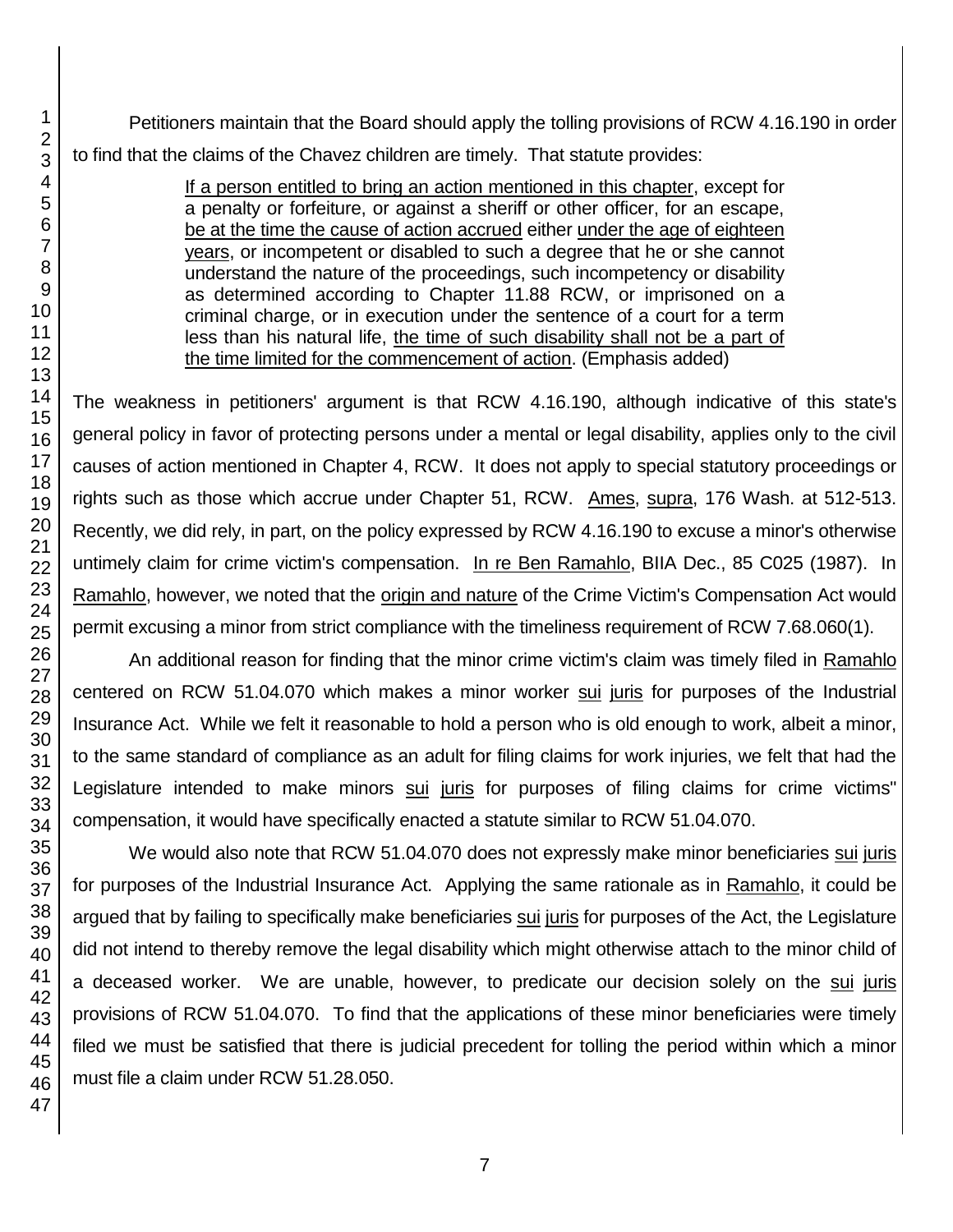Although there is no case authority construing RCW 51.28.050 as applied to claims by minor beneficiaries, the courts have had the opportunity to address the issue of whether minority will toll the time for filing a claim subject to an analogous non-claim statute. In Cook v. State, 83 Wn.2d 599, 521 P.2d 725 (1974) the court considered the issue of whether a claim by a minor against the state of Washington was barred by her failure to file a claim within the 120 day time limitation of RCW 4.92.100, the tort non-claim statute. The minor, who was 13 years of age at the time of the injury, sustained serious injuries and was hospitalized for almost six months. Her mother had only an eighth grade education, was stricken by the grief of the death of another child killed in the same accident, and failed to file a timely claim under the statute's provisions which allowed a relative to file a claim on behalf of a minor.

Noting the child's minority, severe physical injuries, hospitalization, and major surgery, coupled with the mother's asserted grief, worry, and educational disadvantage, the court in Cook felt it would be manifestly unjust and fundamentally unfair to permit to excuse from strict compliance with the filing requirement of RCW 4.92.100. In noting the inadequacy of the remedy of allowing a relative to file a claim on the injured minor's behalf the court said:

> The possibility that a friend or relative may possess the foresight to file a timely claim on behalf of an incapacitated victim in our view provides too slender a reed to bridge the inherent discrimination and it becomes arbitrary and unreasonable when it penalizes the incapacitated if a friend or relative through inadvertence or ignorance fails to act. 83 Wn.2d at 605.

The court in Cook therefore excused the late filing and adopted a rule allowing the filing of a claim within a reasonable time after the child's physical disability had ceased. It is true, of course, that in Cook the party alleging the time-limitation bar was the party allegedly responsible for the injuries sustained by the minor child. The rule in Cook was adopted, then, in part to prevent the tortfeasor from benefiting from its own wrong. In the instant case there is no contention that the Department of Labor and Industries was in any way responsible for Isaias Chavez' injury or death. Furthermore, in Cook the child was incapacitated by reason of her physical disabilities in addition to her minority.

More on point is the case of Hunter v. North Mason High School, 12 Wn. App. 304, 529 P.2d 898 (Div. II, 1974). In Hunter a high school student was injured in a rugby game and did not file his claim against the school district until after the 120 day time limitation of RCW 4.96.020 had passed. Noting that the injuries sustained by the minor were not as severe as those sustained by the minor in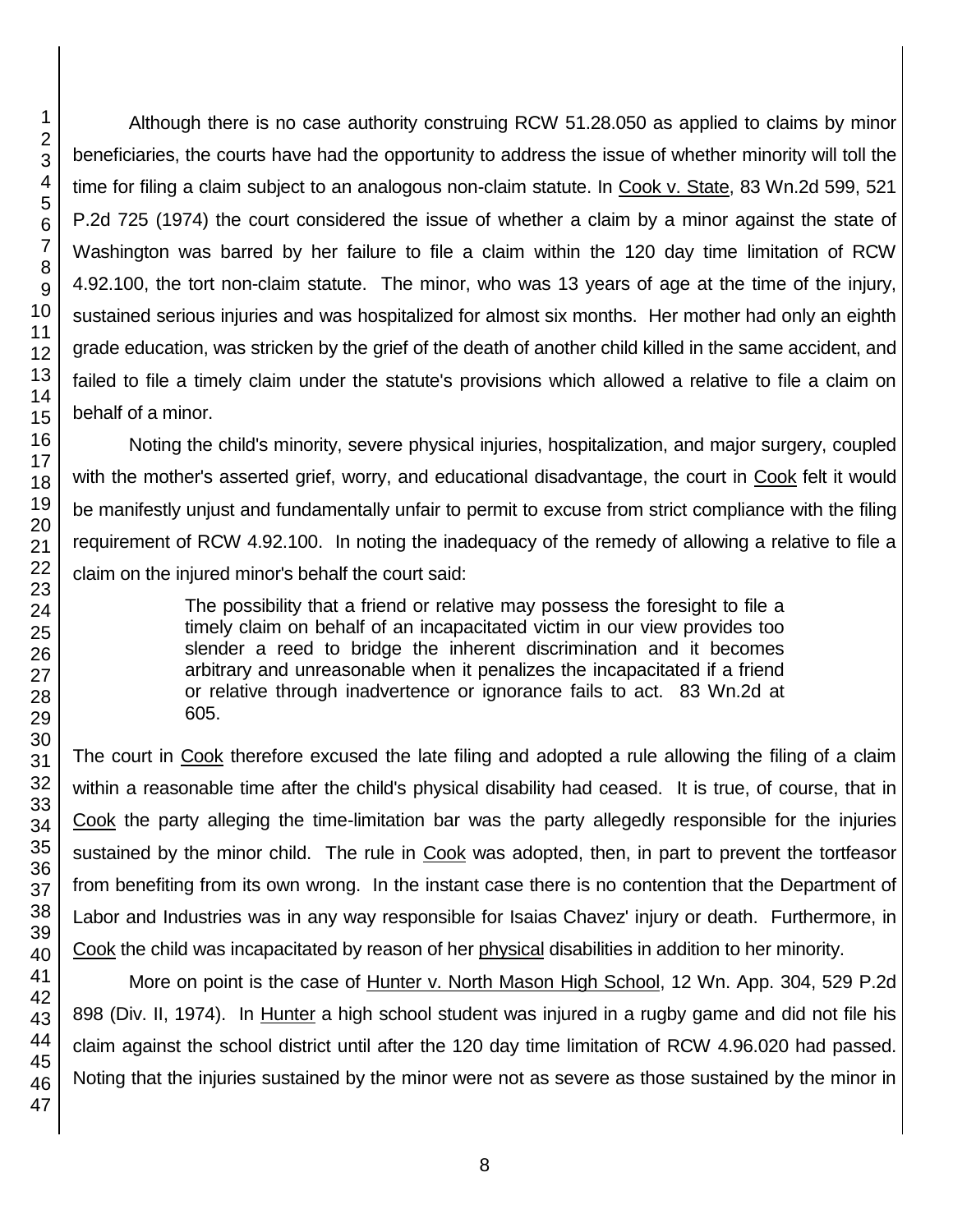Cook, the court nevertheless felt that basic concepts of due process and equal protection favored an extension of the decision in Cook. Because minors are by statute and common law under a legal disability the court believed it would be fundamentally unfair for a minor to be denied recourse to the courts because of circumstances which were both legally and practically beyond his control. The court considered the extent of the minor's physical injuries immaterial when, in any event, the minor was legally incapable of preserving his claim. Following the rationale of Cook, the Hunter court did not believe that the viability of a child's right of action should depend on the good fortune of having an astute relative or friend to take the proper steps on his behalf. The court therefore held, as a matter of law, that a person under the age of 18 is excused from compliance with RCW 4.96.020 and that a claim is timely if filed within 120 days from the day of removal of the disability (i.e., 120 days from the day minority ceased).

On appeal to the Supreme Court, the decision of the Court of Appeals in Hunter was affirmed on other grounds. The Supreme Court held that non-claim statutes constituted a denial of equal protection to the extent they required plaintiffs with actions against a government to present their claims in a much shorter period than was required of plaintiffs generally. Hunter v. North Mason School District, 85 Wn.2d 810, 539 P.2d 845 (1975). There is nothing in the Supreme Court's decision in Hunter which is in any way critical of the Court of Appeal's conclusion that minority will toll the time for filing a claim under the non-claim statute. On the other hand, we cannot state that the Court of Appeal's decision in Hunter is controlling authority, or precedent for that proposition. It is certainly insufficient precedent requiring us to conclude that minority will toll the time for filing a claim for survivor's benefits under RCW 51.28.050.

Even though RCW 51.28.030 would allow a minor's application for benefits under the Act to be filed by "someone in their behalf," we agree that such a provision is an inadequate protection for a minor dependent beneficiary's rights. As noted by the Supreme Court in Cook and the Court of Appeals in Hunter such a provision fails to protect a minor where, as here, a relative fails to act through ignorance or illiteracy. We suspect that a superior or appellate court might conclude, based on the circumstances of this case, that minority will toll the time for filing a claim for survivors' benefits under RCW 51.28.050. Such a determination, however, is beyond the powers of this Board.

We are not unsympathetic to the difficult situation in which the Chavez children have been placed. Yet RCW 51.28.050 is clear, by its terms, that claims filed more than a year beyond the day the rights of the beneficiaries accrued are not valid or enforceable. What the Chavez children need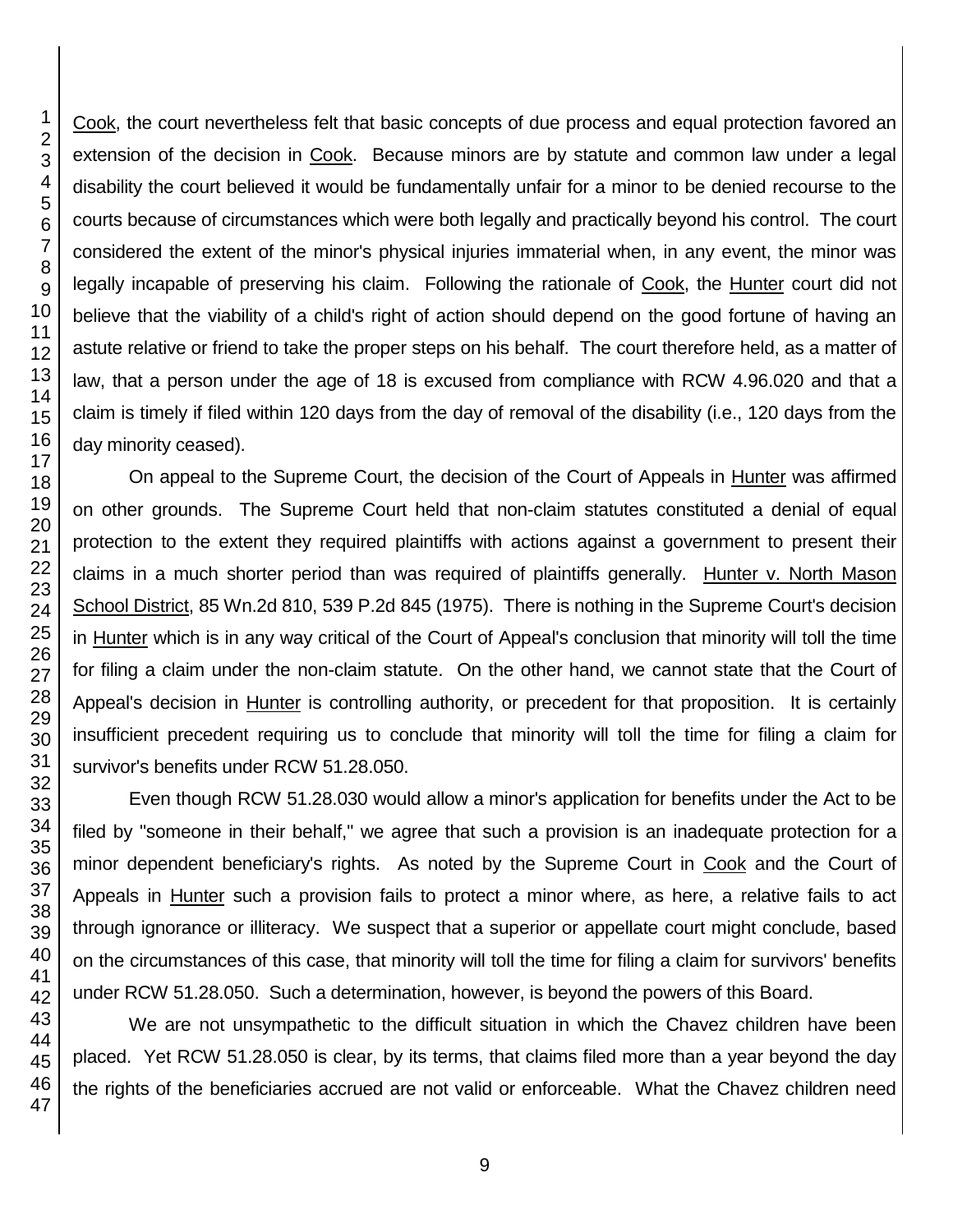and seek is equitable relief from strict compliance with that statute. Because there is no clear judicial precedent condoning the application of equitable relief under circumstances such as those present in the instant case, this Board is without authority to excuse the untimely applications of Nora and Veronica Chavez. We must therefore sustain the Department order under appeal.

The Board makes the following Findings of Fact and Conclusions of Law.

# **FINDINGS OF FACT**

- 1. On July 15, 1985 an application for industrial insurance benefits was filed on behalf of Isaias Chavez alleging that he had sustained an industrial injury on October 1, 1979 while in the course of his employment with Desert Canyon Ranch. On September 27, 1980 Isaias Chavez died as an alleged result of the injury sustained on October 1, 1979. On or about July 8, 1985 an application for survivor's benefits was filed on behalf of the putative widow of Isaias Chavez and his minor children. By order dated September 11, 1985 the Department denied the applications for benefits on the grounds that no claim for injury had been filed within one year of the date of injury nor within one year of the date of the worker's death. On September 25, 1985 a protest and request for reconsideration was filed. On September 27, 1985 the Department mailed an order, dated September 26, 1985, which adhered to the provisions of the order of September 11, 1985 rejecting the claim. This order was received by representatives of the beneficiaries not earlier than September 28, 1985, which was a Saturday. On November 27, 1985 a notice of appeal from the order of the Department dated September 26, 1985 was filed on behalf of the beneficiaries with the Board of Industrial Insurance Appeals. On December 13, 1985 the Board issued an order granting the appeal subject to proof of timeliness and assigned Docket No. 85 2867.
- 2. On some date specific in October 1979 Isaias Chavez injured his left leg while in the course of his employment with Desert Canyon Ranch.
- 3. On September 27, 1980 Isaias Chavez died, allegedly as a result of the injury sustained in October 1979.
- 4. Neither Isaias Chavez nor Reynalda Arceo, his putative spouse, were able to read or write English. Isaias Chavez spoke only Spanish.
- 5. Nora and Veronica Chavez were the natural born children of Isaias Chavez and were born on June 2, 1978 and August 27, 1980 respectively.
- 6. A report of accident for the injury alleged to have occurred on October 1, 1979 was first filed with the Department on July 15, 1985 and the claims for benefits for the survivors of the deceased were first filed with the Department on July 8, 1985.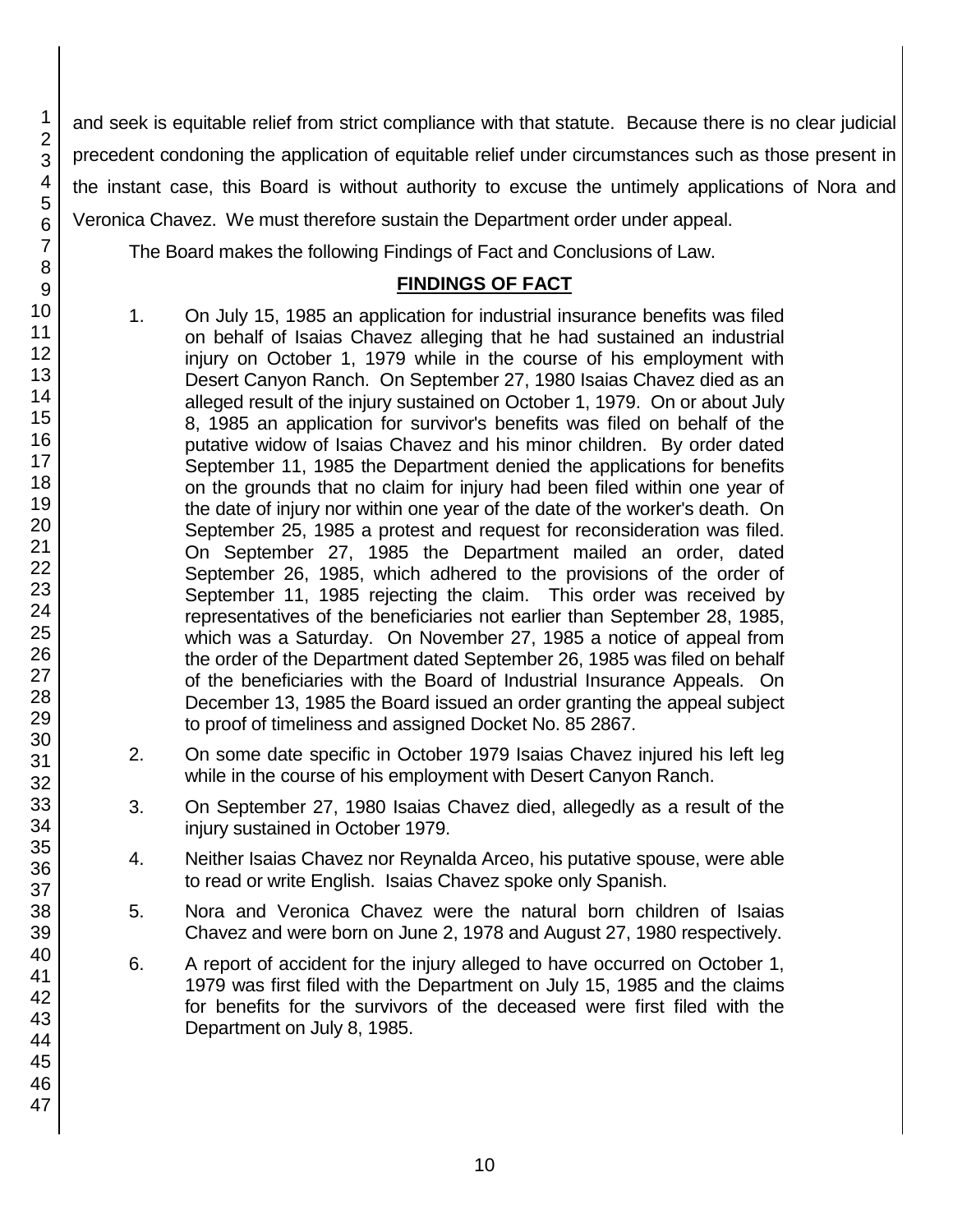# **CONCLUSIONS OF LAW**

- 1. The Board of Industrial Insurance Appeals has jurisdiction over the subject matter and parties to this appeal.
- 2. The application for benefits filed on behalf of Isaias Chavez was not filed within one year after the day upon which the alleged injury occurred and was therefore not timely filed as required by RCW 51.28.050.
- 3. The applications for survivors' benefits filed by Reynalda Arceo, the putative spouse of Isaias Chavez, and on behalf of Nora and Veronica Chavez, the minor children of Isaias Chavez, were not filed within one year after the day any rights they may have had under the Act accrued and were therefore not timely filed as required by RCW 51.28.050.
- 5. The order of the Department of Labor and Industries dated September 26, 1985 which adhered to an earlier order rejecting the applications for benefits of Isaias Chavez, Reynalda Arceo, Nora Chavez, and Veronica Chavez on the grounds that said applications had not been filed within one year of the date of injury or within one year of the date of death of Isaias Chavez is correct and should be affirmed.

It is so ORDERED.

Dated this 17th day of July, 1987.

### BOARD OF INDUSTRIAL INSURANCE APPEALS

/s/  $\,$ SARA T. HARMON Chairperson

/s/  $\,$ 

PHILLIP T. BORK Member

# **DISSENTING OPINION**

I must concur in the affirmance of the Department order denying the untimely applications of Isaias Chavez and Reynalda Arceo only because I do not believe there is any authority which would excuse compliance with RCW 51.28.050 for reason of ignorance or illiteracy. I would not, however, impute the ignorance or neglect of the parents to Nora and Veronica Chavez. I believe minority does toll the time for filing a claim for survivors' benefits. I must therefore dissent from the denial of the children's applications.